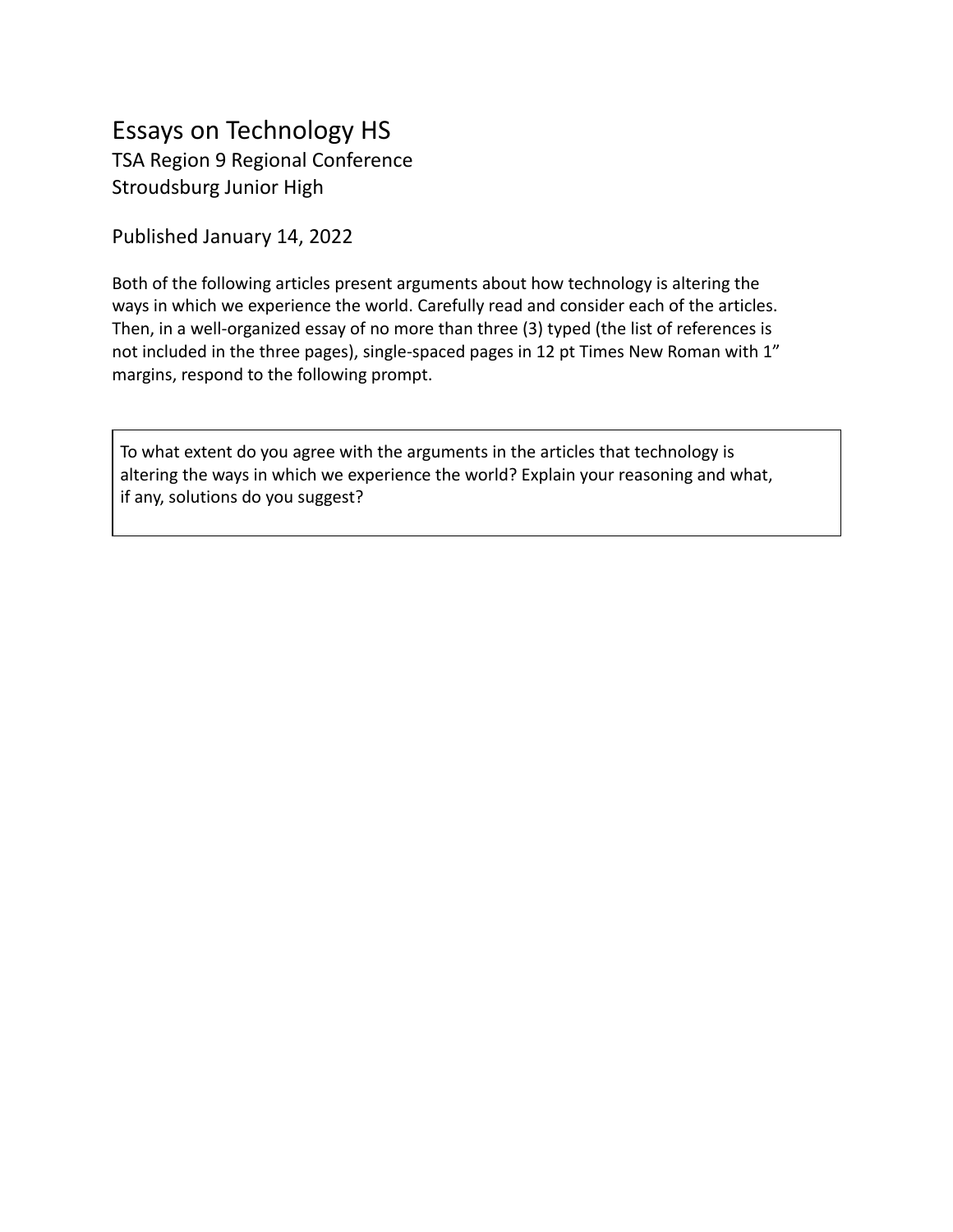## The Atlantic

### Every Place Is the Same Now

With a phone, anywhere else is always just a tap away.

By Ian [Bogost](https://www.theatlantic.com/author/ian-bogost/)



The Atlantic JANUARY 16, 2020 SHARE

Those old enough to remember video-rental stores will recall the crippling indecision that would overtake you while browsing their shelves. With so many options, any one seemed unappealing, or insufficient. In a group, different tastes or momentary preferences felt impossible to balance. Everything was there, so there was nothing to watch.

 $\mathcal{L}_\mathcal{L} = \mathcal{L}_\mathcal{L} = \mathcal{L}_\mathcal{L} = \mathcal{L}_\mathcal{L} = \mathcal{L}_\mathcal{L} = \mathcal{L}_\mathcal{L} = \mathcal{L}_\mathcal{L} = \mathcal{L}_\mathcal{L} = \mathcal{L}_\mathcal{L} = \mathcal{L}_\mathcal{L} = \mathcal{L}_\mathcal{L} = \mathcal{L}_\mathcal{L} = \mathcal{L}_\mathcal{L} = \mathcal{L}_\mathcal{L} = \mathcal{L}_\mathcal{L} = \mathcal{L}_\mathcal{L} = \mathcal{L}_\mathcal{L}$ 

Those days are over, but the shilly-shally of choosing a show or movie to watch has only gotten worse. First, cable offered hundreds of channels. Now, each streaming service requires viewers to manipulate distinct software on different devices, scanning through the interfaces on Hulu, on Netflix, on AppleTV+ to find something "worth watching." [Blockbuster is dead](https://www.theatlantic.com/technology/archive/2013/11/i-loved-you-blockbuster/281213/), but the emotional dread of its aisles lives on in your bedroom.

This same pattern has been repeated for countless activities, in work as much as leisure. Anywhere has become as good as anywhere else. The office is a suitable place for tapping out emails, but so is the bed, or the toilet. You can watch television in the den—but also in the car, or at the coffee shop, turning those spaces into impromptu theaters. Grocery shopping can be done via an app while waiting for the kids' recital to start. Habits like these compress time, but they also transform space. Nowhere feels especially remarkable, and every place adopts the pleasures and burdens of every other. It's possible to do so much from home, so why leave at all?

Over the holidays, my family trekked to a suburban Atlanta mall to see *Star Wars*: *[The Rise of](https://www.theatlantic.com/entertainment/archive/2019/12/star-wars-the-rise-of-skywalker-review/603790/) [Skywalker](https://www.theatlantic.com/entertainment/archive/2019/12/star-wars-the-rise-of-skywalker-review/603790/)*. It's the closest theater to offer Dolby Vision and Dolby Atmos, and we decided that increased color gamut and floor-rumbling sound justified the 25-mile sojourn.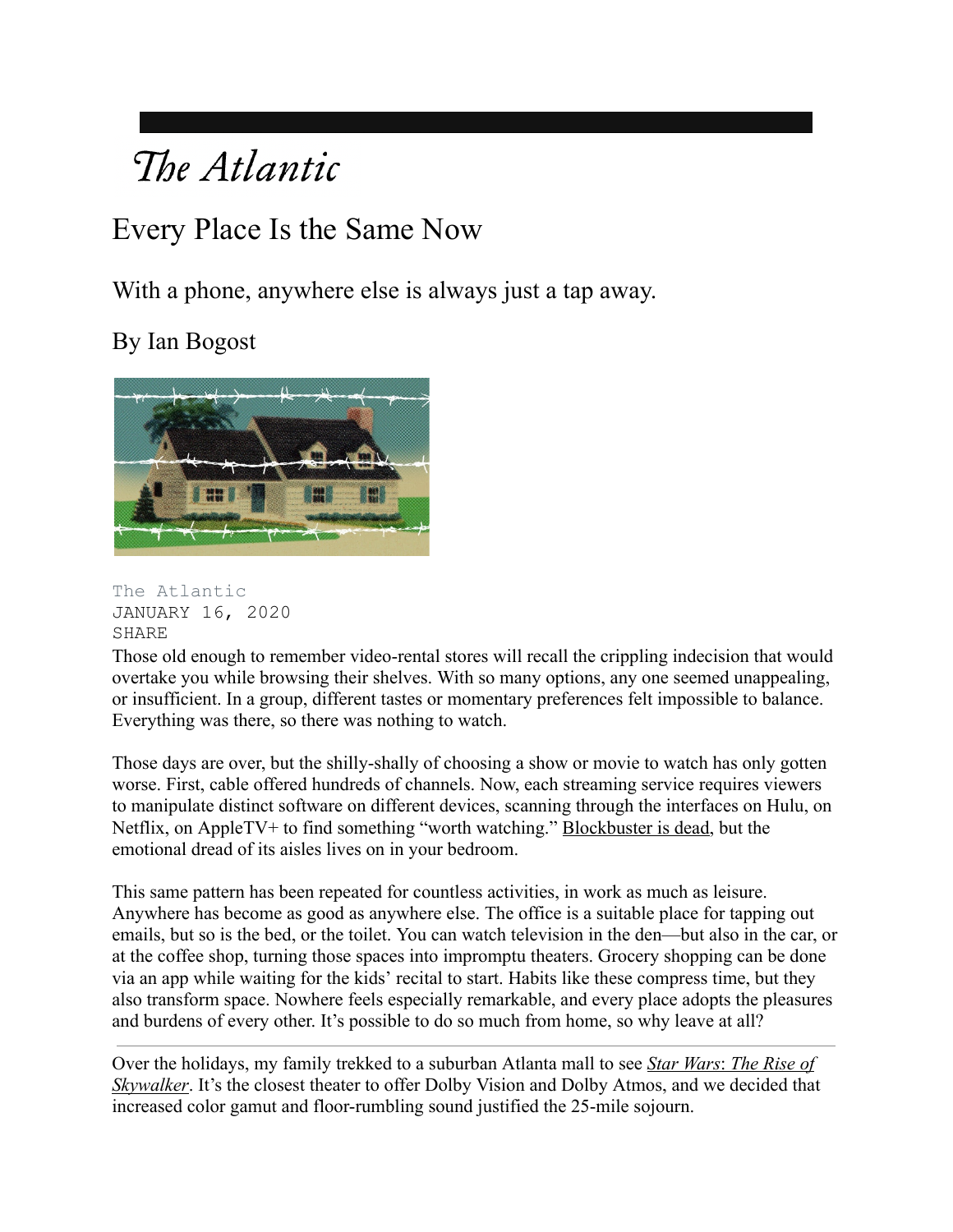Seeing new movies is one of the few entertainment activities left that you really can't do at home ([unless you're wealthy,](https://www.engadget.com/2019/04/08/red-carpet-films-first-run-movie-rentals/) of course). Even so, U.S. theater attendance [reached a 25-year low in](https://www.theverge.com/2018/1/3/16844662/movie-theater-attendance-2017-low-netflix-streaming) [2017](https://www.theverge.com/2018/1/3/16844662/movie-theater-attendance-2017-low-netflix-streaming). There's so much on cable and streaming services, moviegoers need not leave the couch. With Netflix, Amazon, and Apple competing with major studios, television shows now enjoy the prestige, not to mention the budgets, previously restricted to film. Today, "event movies" such as *Star Wars* are the [best way](https://www.whitehutchinson.com/news/lenews/2019/february/article105.shtml) to lure people to the cinema. That partly explains why so many current movies are huge action flicks. It's not that the moving image has deadened itself as art, as Martin Scorsese [infamously worried](https://www.nytimes.com/2019/11/04/opinion/martin-scorsese-marvel.html) last year, but that most people have shifted their attention to smaller screens. Scorcese's latest film, *The Irishman*, only proves the point—it started streaming on Netflix [less than a month](https://www.hollywoodreporter.com/news/netflix-forgoes-wide-release-martin-scorseses-irishman-1234382) after its limited theatrical release.

Over the last two decades, the technology of film has also evaporated into the home. Big-screen television and surround-sound receivers have been around for a while, but when widescreen HDTVs became popular (and then affordable) in the aughts, home theater became competitive with cinema for everyday use. Flatscreens [quickly were attached](https://www.adweek.com/brand-marketing/hdtv-adoption-rises-105840/) to residential walls, in bedrooms and above fireplaces. Unlike big-action films of the Marvel or Lucasfilm persuasion, *The Irishman* looks great on these home-television setups, making many dens, bedrooms, and great rooms a suitable proxy for the cinema.

But the film also shows just as well on a smartphone screen. With a rectangle perched inches from viewers' faces, sound funneled through earphones, Netflix [can feel immersive](https://nationalpost.com/entertainment/movies/small-screen-big-pleasures-why-its-not-so-bad-to-watch-a-movie-on-your-phone). Just as home theaters proliferated, the smartphone started to bring television to the couch, or the chair, or the bed. The theater can now swim freely all throughout the house. Cinematic and televisual entertainment has been overloaded into almost every architectural space. The standard worry about home theaters replacing the cinema is about the theaters, but what about the home? The den or the bedroom has to take on additional responsibilities, haunting them with the functions of locations where other activities once took place.

Smartphones continue and accelerate this process. At least the bedroom TV had to be turned off if one's spouse wanted to sleep. Once a show moves to the smartphone screen, every couch cushion becomes its own tiny home theater: *Daniel Tiger's Neighborhood* on a preschooler's device, *The Mandalorian* on a father's, *Stranger Things* on a teen's.

Architectural critics anticipated that modern life would change the sensation of space. Almost 30 years ago, the French anthropologist Marc Augé coined the word *[non-place](https://www.versobooks.com/books/360-non-places)* to describe a family of transitional locations where people's sense of self becomes suppressed or even vanishes. Non-places include airports, hotels, shopping malls, supermarkets, and highways. There's a sorrow to these sites, because unlike legitimate ones, human beings never really occupy non-places; they simply move through them on their way to "anthropological places," as Augé called them, such as schools, homes, and monuments.

Non-places have both proliferated and declined in the decades since. On the one hand, there are far more of them, and people encounter them more frequently. More airports and train stations in which more passengers transit more often. More hotel lobbies and conference centers, many boasting their own food courts and shopping plazas, non-places nested within non-places.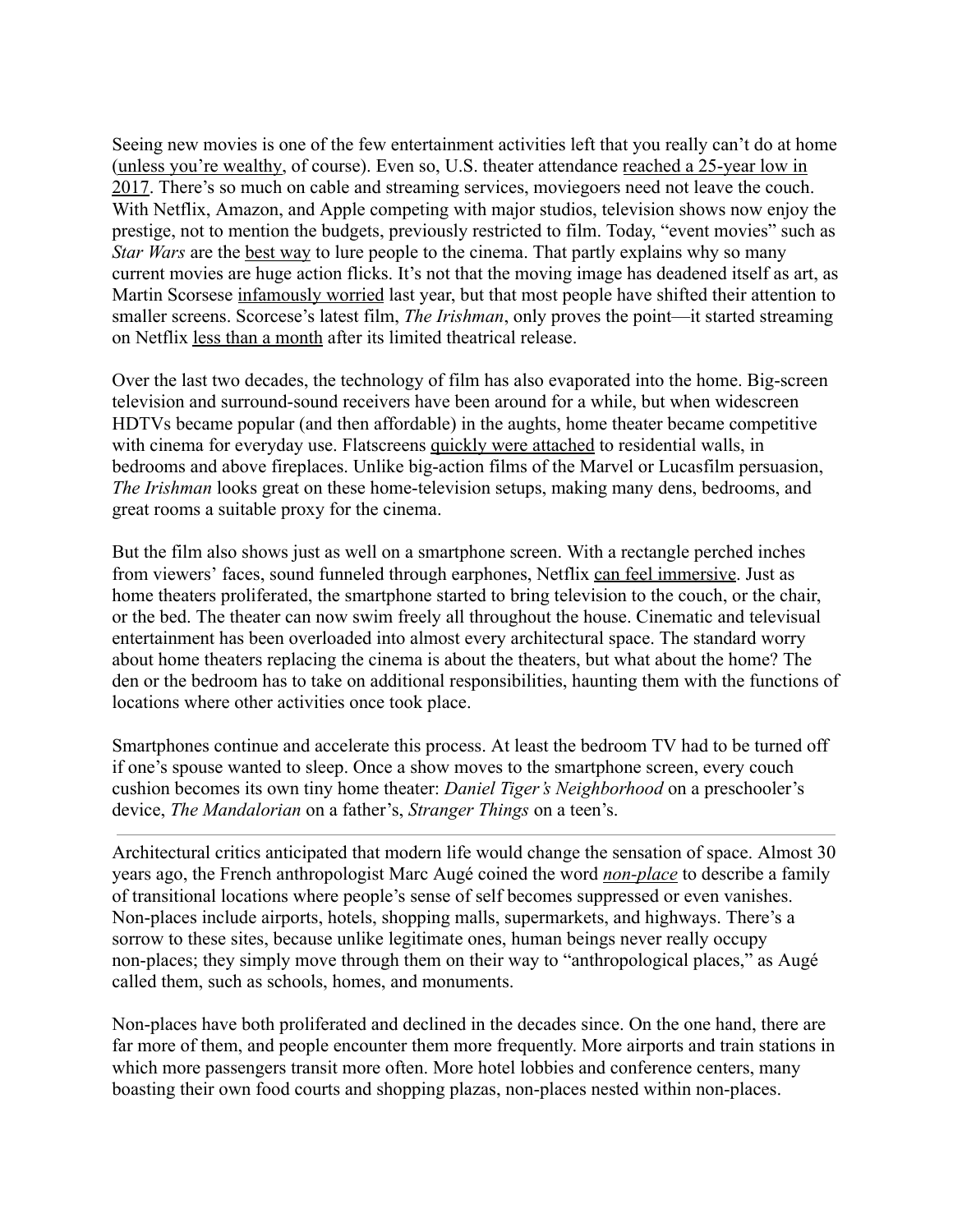On the other hand, the anonymity and uselessness of non-places has been undermined by the smartphone. Every gate waiting area, every plush lobby couch cluster, every wood-veneered coffee shop lean-to has become capable of transforming itself into any space for any patron. The airport or café is also an office and a movie theater, a knitting club, and a classroom. Non-places always garnered sneers. Augé himself dubbed their rise an "invasion" that brought about "supermodernity," a massive overabundance of dead space devoted to individual rather than collective activity. He predicted that the uniformity of these places—every airport and hotel is like every other—would proliferate into a scourge, a plague that would strip the built environment of opportunities for humans to express themselves.

Supermodernity did come to pass, but not in quite the way Augé and his successors forecast, and feared. You no longer need an industrialized space, such as a supermarket or a conference center, for the anonymity of the non-place to coalesce. Now, something weirder takes place. For one part, the bastions of supermodernity have become more personalized than they used to be. You might overhear a business call in the airport terminal, or witness the emotional distress of a relationship blowing up over text in the Starbucks line. But for another part, any place whatsoever—even the anthropological spaces that Augé thought gave human experience context—can become equally anonymous.

You walk into your own living room to find your spouse or son on the couch, staring or tapping into a device. *What are they doing?* you wonder. Email? Television? Pornography? Shopping? Which is also to ask: What other, foreign, spaces have they conjured into the shared space of the home? The answer is often unknowable, and in any case just as quickly replaced by another space as one app backgrounds and another comes to the fore. A proliferation of non-places wasn't the problem, it seems. Instead, technology has allowed personal intimacy and connection to flourish *too much*, and anywhere. Now every space is a superspace, a place that might be fused together with any other.

Superspaces have been on the rise for decades, since long before personal devices became ubiquitous. Years ago, when computers didn't talk to each other much, my friend Damon and I would walk or ride our bikes from his place to a 7-Eleven a few blocks away to play arcade games. To play *the* arcade game, I should say; they had one, and the clerk would eventually kick us out if we lingered too long. "This isn't an arcade."

But arcades were still seedy places at the time. Some parents would dissuade or even prohibit their kids from going. And so we'd find bowling alleys (no less seedy, and possibly more), convenience stores, laundromats—places where people used to exchange idle time for diversion by dropping coins in slots.

Then Damon and his brother got a Nintendo. The purchase made the bodega and the arcade suddenly superfluous. Now we could murder ducks or pilot plumbers amid the thick pile of his bedroom carpet. Eventually they took the arcade machine out of the 7-Eleven entirely, and [the](https://www.theverge.com/2013/1/16/3740422/the-life-and-death-of-the-american-arcade-for-amusement-only) [arcade business collapsed](https://www.theverge.com/2013/1/16/3740422/the-life-and-death-of-the-american-arcade-for-amusement-only). Bedrooms and dens imported the arcade into the home, like the VCR had done with the cinema. As Augé put it, people are always, and never, at home.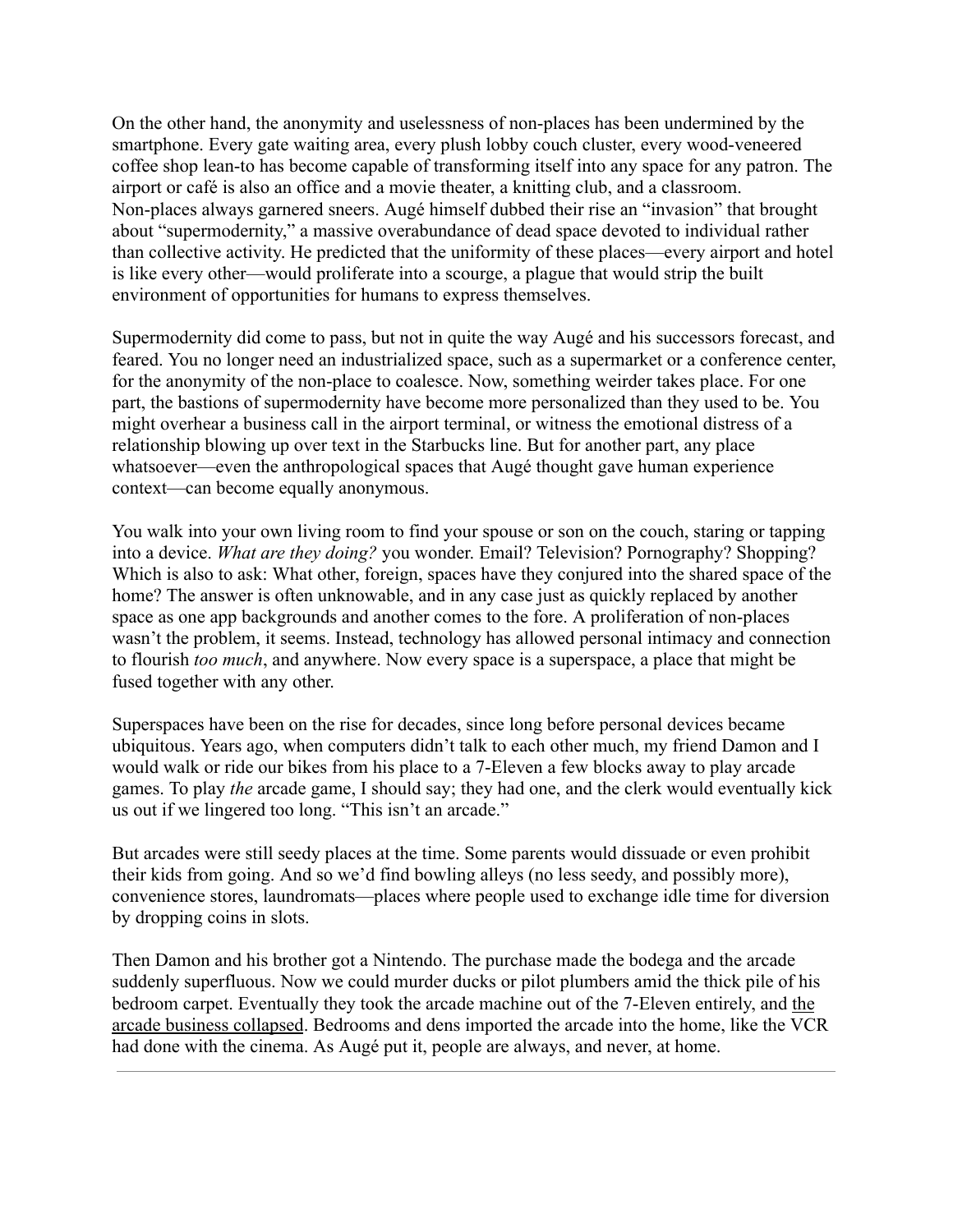*Bringing work home with you* used to mean carting the actual work from the office to the house—files in briefcases, or lists of calls to be returned from behind a study door. Now it describes a more conceptual and holistic practice. Thanks to laptops, smartphones, broadband, apps, and cloud services, everyone can work all the time: Sending out emails under the dinner table, responding to Slack messages between closing the car door and opening the front door, processing expense reports by photographing receipts on the kitchen counter.

The disquiet associated with these activities is usually theorized as labor swelling to fill what was once private time. I've previously used the term *[hyperemployment](https://www.google.com/search?client=safari&rls=en&q=hyperemployment+bogost&ie=UTF-8&oe=UTF-8)* for the endless jobs everyone has, over and above the job they may get paid to do. My colleague Derek Thompson has called Americans' almost religious devotion to their jobs *[workism](https://www.theatlantic.com/ideas/archive/2019/02/religion-workism-making-americans-miserable/583441/)*. But hyperemployment and workism are also partly consequences of the built environment becoming more super-spatial. It's not just that the work comes home with you, but that the *office* does as well. Infinitely portable, the smartphone turns every space it enters into a workplace. Once Salesforce is launched, whatever room you occupy is a conference room.

Places exist for purposes, and when those purposes emigrate to new locations they also bring along the specters of their former homes. The bathroom is a place to shower or to cast out human waste. Bring your phone in there, and it's also an office where you can complete procurement requests in enterprise-resource-management software such as Workday, and a theater where you can watch *The Crown* on Netflix, and a classroom where you can practice Latvian on Duolingo, and a travel agency where you can book a flight on Delta. And your office isn't just at home, either: It's anywhere. At the gym, on the train platform, in the gastropub, behind the wheel. That capacity underlies the social and economic power of computation. It also transmutes the individuals who use smartphones into the spaces where discrete activities once took place—or the cultural memory of those spaces, at least. The executive excusing herself to send a message at dinner doesn't just bring the work to the meal, but transports herself back to the office. The business traveler booking a flight from the doctor's waiting room teleports to the travel agency or the airport ticket counter.

These changes hollow out the spaces where specific activities once took place. The unique vibe and spiritual energy of the record shop or the clothing boutique evaporate away once Spotify or Amazon takes over for them. Peripheral spaces also decay, such as the transit lines or roads that lead to them, and the cafés or boba joints that flank them.

But computation's indifference to place also hurls the spaces where smartphones are used into their own chaos. The moment one of those spatial memories comes to the fore, it just gets replaced by another, competing space hiding just underneath. You might settle in to start streaming an episode of *The Great British Baking Show* only to have a Slack notification transform the couch into a makeshift meeting room, and then back again. But just as likely: You pull up the sheets and then reach for YouTube, where an [ASMR video](https://www.theatlantic.com/health/archive/2016/07/the-emotional-labor-of-asmr/490811/) adds a meditation studio overtop the bedroom. Or you browse your Facebook news feed on the toilet, hoping to amend the bathroom's quiet isolation with the social murmur of a pub or café.

It's easy but disorienting, and it makes the home into a very strange space. Until the 20th century, one *had* to leave the house for almost anything: to work, to eat or shop, to entertain yourself, to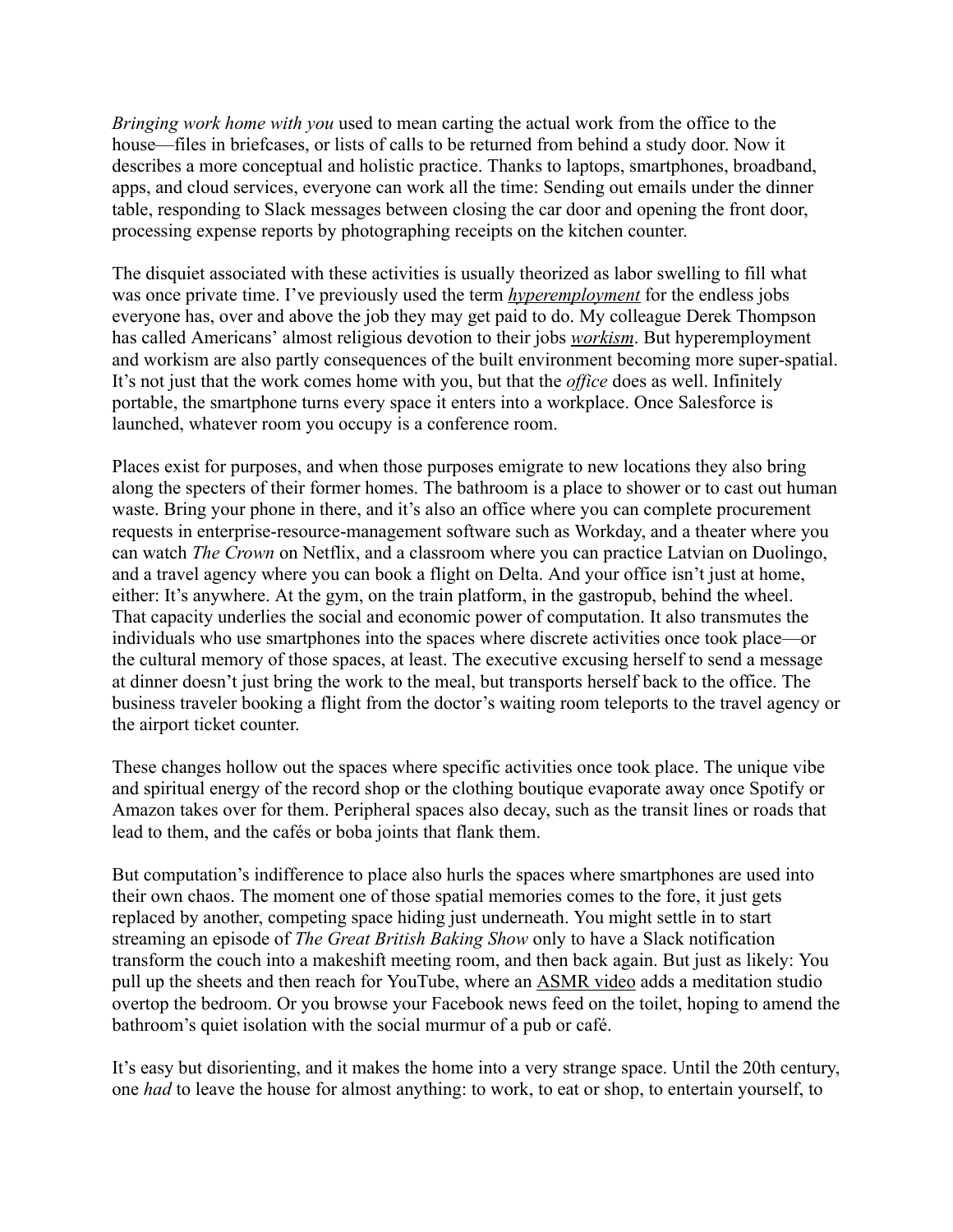see other people. For decades, a family might have a single radio, then a few radios and a single television set. The possibilities available outside the home were far greater than those within its walls. But now, it's not merely *possible* to do almost anything from home—it's also the easiest option. Our forebears' problem has been inverted: Now home is a prison of convenience that we need special help to escape.

Refreshed from site specificity after the *Star Wars* screening, my family longed to extend that sense of freedom. So we idled for a couple hours at the Dave & Buster's, an unholy fusion of suburban bar-grill, video-game arcade, and kiddie casino. It's the descendant of [Chuck E.](https://www.vice.com/en_us/article/9kkn7y/a-history-of-chuck-e-cheeses-animatronic-band) [Cheese's Pizza Time Theatre,](https://www.vice.com/en_us/article/9kkn7y/a-history-of-chuck-e-cheeses-animatronic-band) which Atari founder Nolan Bushnell created in 1977 as a family-friendly alternative to the taverns and arcades where video games were played.

In the din of Dave & Buster's, we found our devices already waiting for us: large-scale renditions of mobile games like Candy Crush filled the place, reimagined at arcade scale. At one time, this would have seemed like a perverse joke. But any reprieve from superspace feels earnest now. We happily paid to idle there, tapping and swiping giant versions of the apps already in our pockets, rather than returning to the minivan, and then the highway, and then home, where everyone would recede again into the dense expanse of a smartphone.

 $\mathcal{L}_\mathcal{L} = \mathcal{L}_\mathcal{L} = \mathcal{L}_\mathcal{L} = \mathcal{L}_\mathcal{L} = \mathcal{L}_\mathcal{L} = \mathcal{L}_\mathcal{L} = \mathcal{L}_\mathcal{L} = \mathcal{L}_\mathcal{L} = \mathcal{L}_\mathcal{L} = \mathcal{L}_\mathcal{L} = \mathcal{L}_\mathcal{L} = \mathcal{L}_\mathcal{L} = \mathcal{L}_\mathcal{L} = \mathcal{L}_\mathcal{L} = \mathcal{L}_\mathcal{L} = \mathcal{L}_\mathcal{L} = \mathcal{L}_\mathcal{L}$ 

# The New York Times

[Opinion](https://www.nytimes.com/section/opinion)

**OPINION**

## **Stop Googling. Let's Talk.**

**By Sherry Turkle**

Sept. 26, 2015



COLLEGE students tell me they know how to look someone in the eye and type on their phones at the same time, their split attention undetected. They say it's a skill they mastered in middle school when they wanted to text in class without getting caught. Now they use it when they want to be both with their friends and, as some put it, "elsewhere."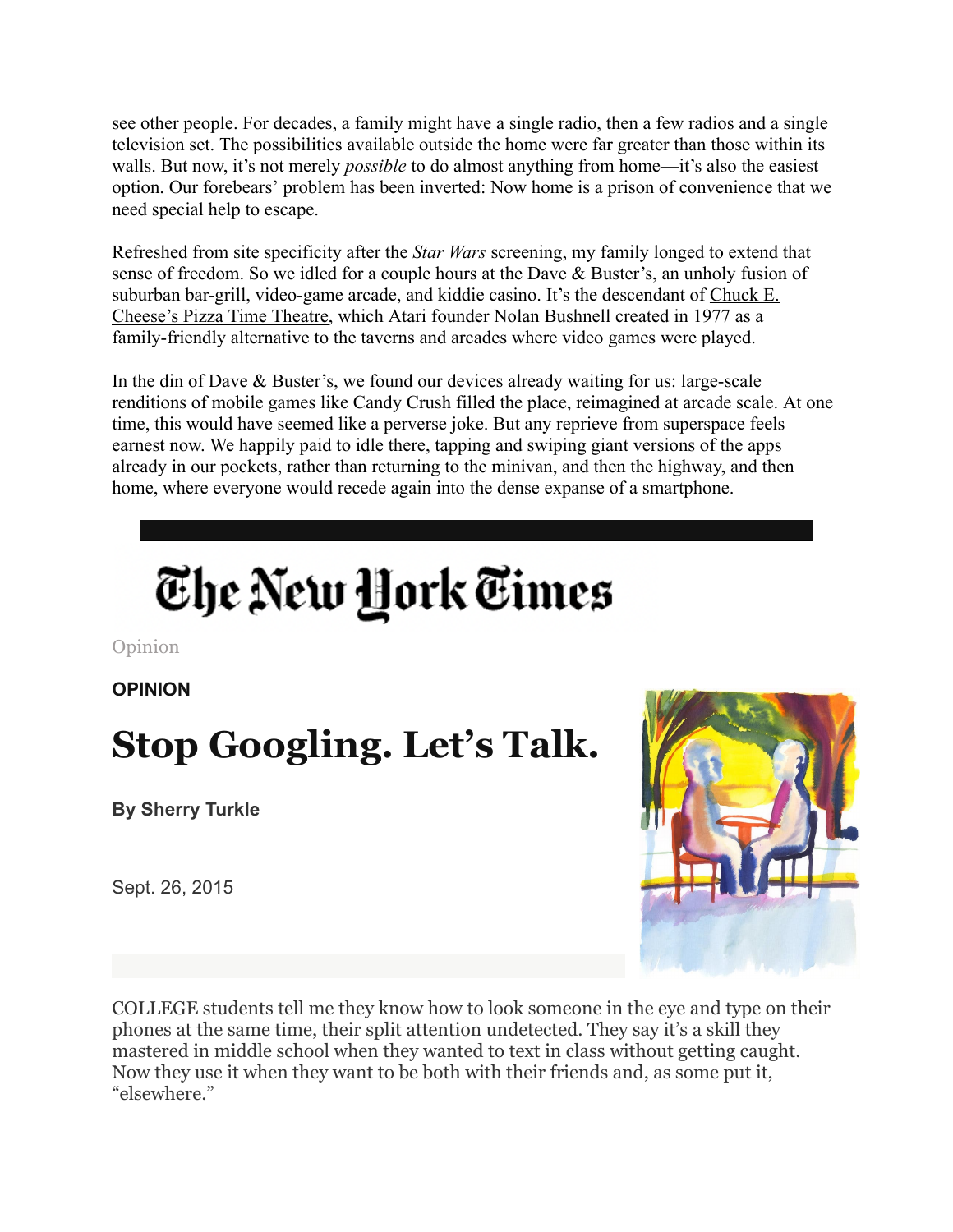These days, we feel less of a need to hide the fact that we are dividing our attention. In a 2015 [study](http://www.pewinternet.org/files/2015/08/2015-08-26_mobile-etiquette_FINAL.pdf) by the Pew Research Center, 89 percent of cellphone owners said they had used their phones during the last social gathering they attended. But they weren't happy about it; 82 percent of adults felt that the way they used their phones in social settings hurt the conversation.

I've been studying the psychology of online connectivity for more than 30 years. For the past five, I've had a special focus: What has happened to face-to-face conversation in a world where so many people say they would rather text than talk? I've looked at families, friendships and romance. I've studied schools, universities and workplaces. When college students explain to me how dividing their attention plays out in the dining hall, some refer to a "rule of three." In a conversation among five or six people at dinner, you have to check that three people are paying attention — heads up — before you give yourself permission to look down at your phone. So conversation proceeds, but with different people having their heads up at different times. The effect is what you would expect: Conversation is kept relatively light, on topics where people feel they can drop in and out.

Young people spoke to me enthusiastically about the good things that flow from a life lived by the rule of three, which you can follow not only during meals but all the time. First of all, there is the magic of the always available elsewhere. You can put your attention wherever you want it to be. You can always be heard. You never have to be bored. When you sense that a lull in the conversation is coming, you can shift your attention from the people in the room to the world you can find on your phone. But the students also described a sense of loss.

One 15-year-old I interviewed at a summer camp talked about her reaction when she went out to dinner with her father and he took out his phone to add "facts" to their conversation. "Daddy," she said, "stop Googling. I want to talk to you." A 15-year-old boy told me that someday he wanted to raise a family, not the way his parents are raising him (with phones out during meals and in the park and during his school sports events) but the way his parents think they are raising him — with no phones at meals and plentiful family conversation. One college junior tried to capture what is wrong about life in his generation. "Our texts are fine," he said. "It's what texting does to our conversations when we are together that's the problem."

It's a powerful insight. Studies of conversation both in the laboratory and in natural settings show that when two people are talking, the mere presence of a phone on a table between them or in the periphery of their vision changes both what they talk about and the degree of connection they feel. People keep the conversation on topics where they won't mind being interrupted. They don't feel as invested in each other. Even a silent phone disconnects us.

In 2010, a team at the University of Michigan led by the psychologist Sara Konrath put together the findings of 72 studies that were conducted over a 30-year period. They [found](http://www.ipearlab.org/media/publications/Changes_in_Dispositional_Empathy_-_Sara_Konrath.pdf) a 40 percent decline in empathy among college students, with most of the decline taking place after 2000.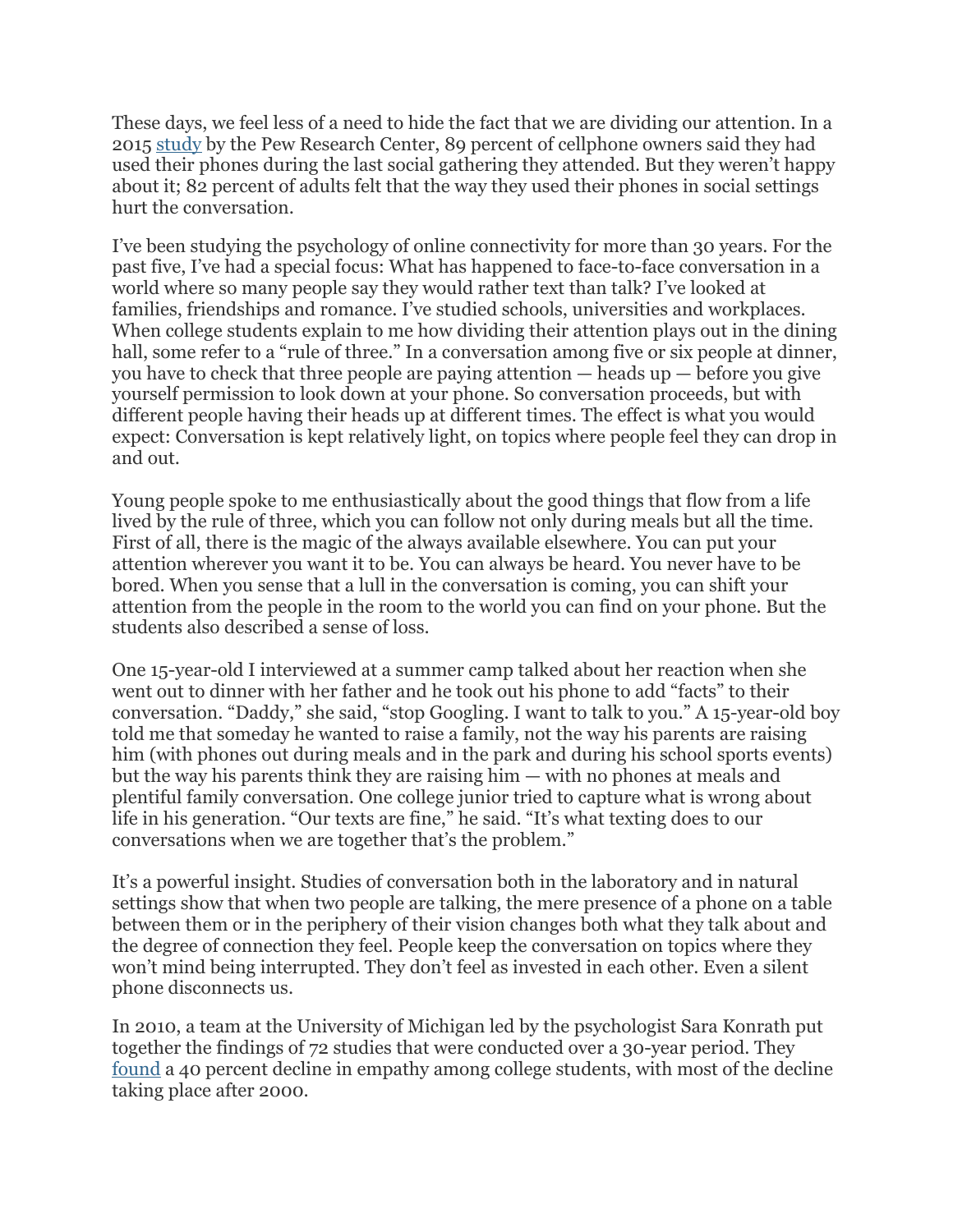Across generations, technology is implicated in this assault on empathy. We've gotten used to being connected all the time, but we have found ways around conversation — at least from conversation that is open-ended and spontaneous, in which we play with ideas and allow ourselves to be fully present and vulnerable. But it is in this type of conversation — where we learn to make eye contact, to become aware of another person's posture and tone, to comfort one another and respectfully challenge one another — that empathy and intimacy flourish. In these conversations, we learn who we are.

Of course, we can find empathic conversations today, but the trend line is clear. It's not only that we turn away from talking face to face to chat online. It's that we don't allow these conversations to happen in the first place because we keep our phones in the landscape.

In our hearts, we know this, and now research is catching up with our intuitions. We face a significant choice. It is not about giving up our phones but about using them with greater intention. Conversation is there for us to reclaim. For the failing connections of our digital world, it is the talking cure.

The trouble with talk begins young. A few years ago, a private middle school asked me to consult with its faculty: Students were not developing friendships the way they used to. At a retreat, the dean described how a seventh grader had tried to exclude a classmate from a school social event. It's an age-old problem, except that this time when the student was asked about her behavior, the dean reported that the girl didn't have much to say: "She was almost robotic in her response. She said, 'I don't have feelings about this.' She couldn't read the signals that the other student was hurt."

The dean went on: "Twelve-year-olds play on the playground like 8-year-olds. The way they exclude one another is the way 8-year-olds would play. They don't seem able to put themselves in the place of other children."

One teacher observed that the students "sit in the dining hall and look at their phones. When they share things together, what they are sharing is what is on their phones." Is this the new conversation? If so, it is not doing the work of the old conversation. The old conversation taught empathy. These students seem to understand each other less.

But we are resilient. The psychologist Yalda T. Uhls was the lead author on a 2014 [study](http://www.sciencedirect.com/science/article/pii/S0747563214003227) of children at a device-free outdoor camp. After five days without phones or tablets, these campers were able to read facial emotions and correctly identify the emotions of actors in videotaped scenes significantly better than a control group. What fostered these new empathic responses? They talked to one another. In conversation, things go best if you pay close attention and learn how to put yourself in someone else's shoes. This is easier to do without

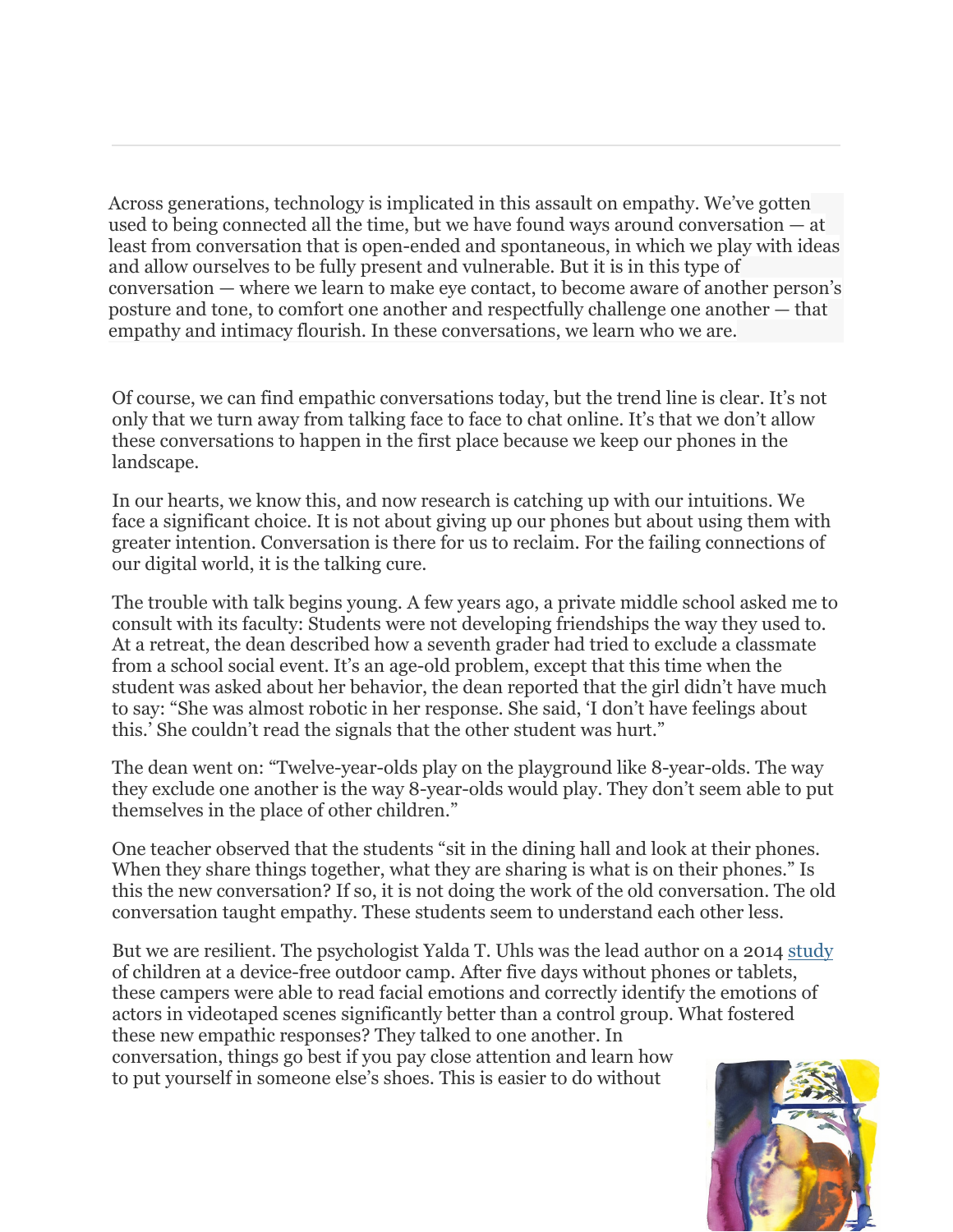your phone in hand. Conversation is the most human and humanizing thing that we do.

I have seen this resilience during my own research at a device-free summer camp. At a nightly cabin chat, a group of 14-year-old boys spoke about a recent three-day wilderness hike. Not that many years ago, the most exciting aspect of that hike might have been the idea of roughing it or the beauty of unspoiled nature. These days, what made the biggest impression was being phoneless. One boy called it "time where you have nothing to do but think quietly and talk to your friends." The campers also spoke about their new taste for life away from the online feed. Their embrace of the virtue of disconnection suggests a crucial connection: The capacity for empathic conversation goes hand in hand with the capacity for solitude.

In solitude we find ourselves; we prepare ourselves to come to conversation with something to say that is authentic, ours. If we can't gather ourselves, we can't recognize other people for who they are. If we are not content to be alone, we turn others into the people we need them to be. If we don't know how to be alone, we'll only know how to be lonely.

A VIRTUOUS circle links conversation to the capacity for self-reflection. When we are secure in ourselves, we are able to really hear what other people have to say. At the same time, conversation with other people, both in intimate settings and in larger social groups, leads us to become better at inner dialogue.

But we have put this virtuous circle in peril. We turn time alone into a problem that needs to be solved with technology. Timothy D. Wilson, a psychologist at the University of Virginia, led a team that [explored](http://www.ncbi.nlm.nih.gov/pmc/articles/PMC4330241/) our capacity for solitude. People were asked to sit in a chair and think, without a device or a book. They were told that they would have from six to 15 minutes alone and that the only rules were that they had to stay seated and not fall asleep. In one experiment, many student subjects opted to give themselves mild electric shocks rather than sit alone with their thoughts.

People sometimes say to me that they can see how one might be disturbed when people turn to their phones when they are together. But surely there is no harm when people turn to their phones when they are by themselves? If anything, it's our new form of being together.

But this way of dividing things up misses the essential connection between solitude and conversation. In solitude we learn to concentrate and imagine, to listen to ourselves. We need these skills to be fully present in conversation.

Every technology asks us to confront human values. This is a good thing, because it causes us to reaffirm what they are. If we are now ready to make face-to-face conversation a priority, it is easier to see what the next steps should be. We are not looking for simple solutions. We are looking for beginnings. Some of them may seem familiar by now, but they are no less challenging for that. Each addresses only a small piece of what silences us. Taken together, they can make a difference.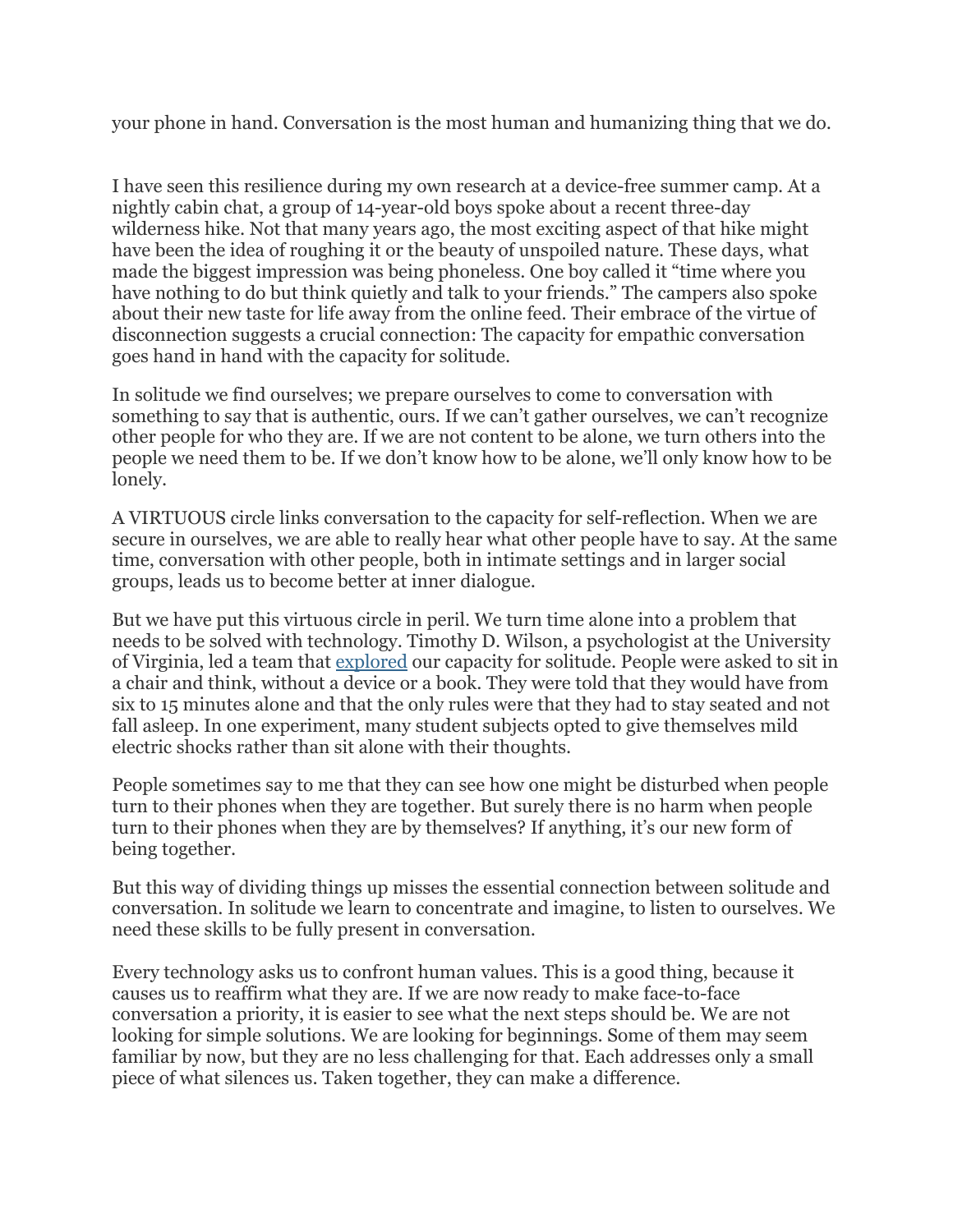One start toward reclaiming conversation is to reclaim solitude. Some of the most crucial conversations you will ever have will be with yourself. Slow down sufficiently to make this possible. And make a practice of doing one thing at a time. Think of unitasking as the next big thing. In every domain of life, it will increase performance and decrease stress.

But doing one thing at a time is hard, because it means asserting ourselves over what technology makes easy and what feels productive in the short term. Multitasking comes with its own high, but when we chase after this feeling, we pursue an illusion. Conversation is a human way to practice unitasking.

Our phones are not accessories, but psychologically potent devices that change not just what we do but who we are. A second path toward conversation involves recognizing the degree to which we are vulnerable to all that connection offers. We have to commit ourselves to designing our products and our lives to take that vulnerability into account. We can choose not to carry our phones all the time. We can park our phones in a room and go to them every hour or two while we work on other things or talk to other people. We can carve out spaces at home or work that are device-free, sacred spaces for the paired virtues of conversation and solitude. Families can find these spaces in the day to day — no devices at dinner, in the kitchen and in the car. Introduce this idea to children when they are young so it doesn't spring up as punitive but as a baseline of family culture. In the workplace, too, the notion of sacred spaces makes sense: Conversation among employees increases productivity.

We can also redesign technology to leave more room for talking to each other. The "do not disturb" feature on the iPhone offers one model. You are not interrupted by vibrations, lights or rings, but you can set the phone to receive calls from designated people or to signal when someone calls you repeatedly. Engineers are ready with more ideas: What if our phones were not designed to keep us attached, but to do a task and then [release us?](http://dl.acm.org/citation.cfm?id=2615642) What if the communications industry began to measure the success of devices not by how much time consumers spend on them but by whether it is [time well](http://www.tristanharris.com/essays/) [spent](http://www.tristanharris.com/essays/)?

It is always wise to approach our relationship with technology in the context that goes beyond it. We live, for example, in a political culture where conversations are blocked by our vulnerability to partisanship as well as by our new distractions. We thought that online posting would make us bolder than we are in person, but a 2014 Pew [study](http://www.pewinternet.org/2014/08/26/social-media-and-the-spiral-of-silence/) demonstrated that people are less likely to post opinions on social media when they fear their followers will disagree with them. Designing for our vulnerabilities means finding ways to talk to people, online and off, whose opinions differ from our own.

Sometimes it simply means hearing people out. A college junior told me that she shied away from conversation because it demanded that one live by the rigors of what she calls the "seven minute rule." It takes at least seven minutes to see how a conversation is going to unfold. You can't go to your phone before those seven minutes are up. If the conversation goes quiet, you have to let it be. For conversation, like life, has silences what some young people I interviewed called "the boring bits." It is often in the